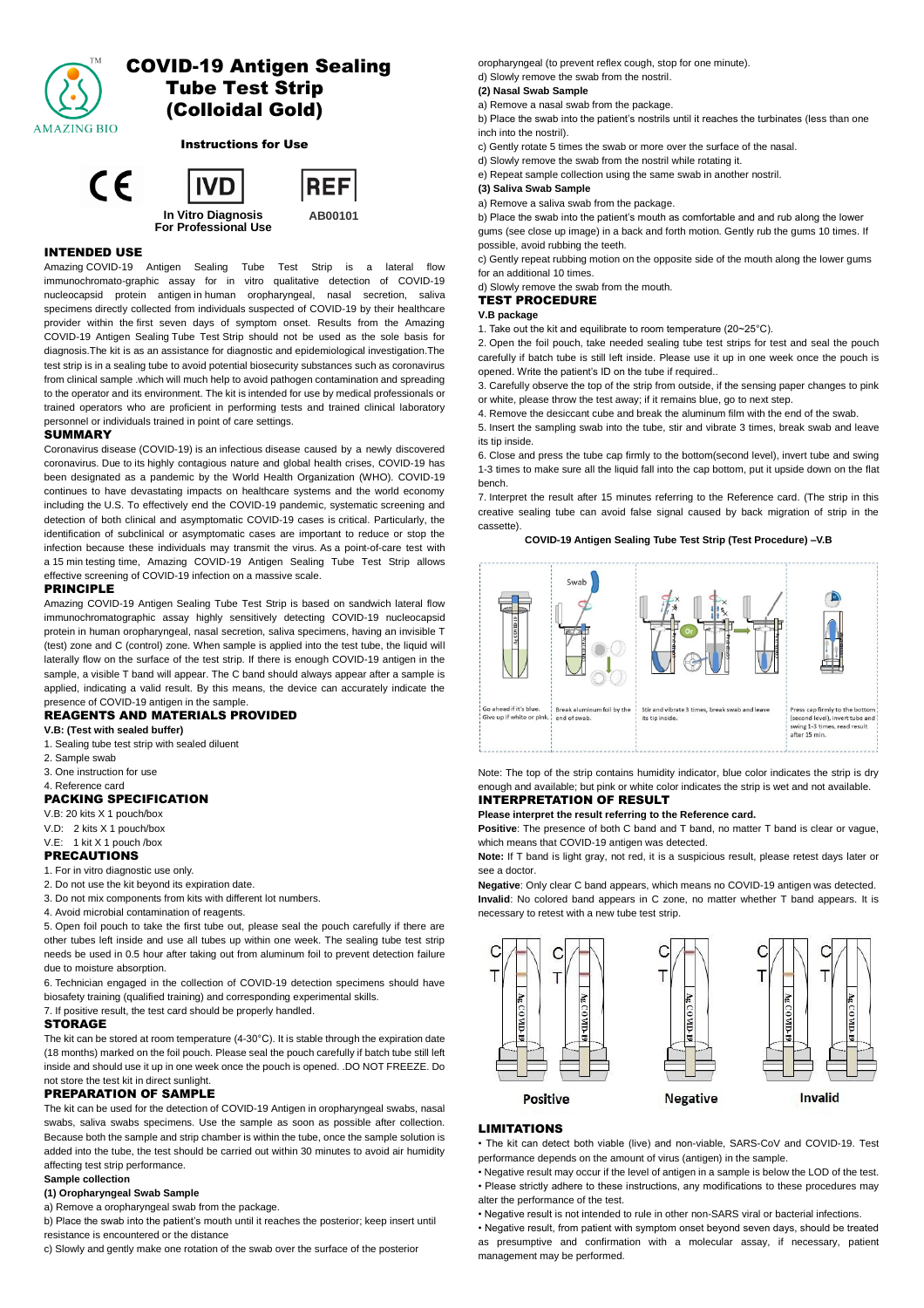- Positive test results do not differentiate between SARS-CoV and COVID-19.
- Positive test results do not rule out co-infections with other pathogens.
- False result may occur if specimen is tested after 1 hour of collection.
- False negative may occur if specimen is improperly collected, transported or handled.
- False negative may occur if specimen swab is not twirled within the test tube.

• If the differentiation of specific SARS virus and strain is needed, additional testing, in consultation with state local public health departments, is required.

#### ATTENTIONS

1. The kit is only used for in vitro testing. Please read this instruction carefully before experiment and operate strictly in accordance with the instruction.

2. Reagents of different batch numbers cannot be mixed.

3. The collection, storage and testing of samples should be carried out in strict accordance with the "Technical Guidelines for Laboratory Testing of Pneumonia Infected by Novel Coronavirus (Second Edition)" and "Guidelines for Biosafety of Novel Coronavirus Laboratory (Second Edition)".

4. After the inspection, the remaining samples are preserved and various wastes are treated, and strictly abide by the "novel coronavirus Laboratory Biosafety Guidelines (Second Edition)" and the "Novel Coronavirus Pneumonia Clinical Laboratory Testing Biosafety Guidelines (Trial Section) First edition)" for treatment; the waste or remaining samples generated during the test process are recommended to refer to the above guidelines. First, use ether, 75% ethanol, chlorine disinfectant, peroxyacetic acid and chloroform and other lipid solvents to soak for virus inactivation. Then refer to the above guidelines to deal with infectious agents.

5. The test results of this kit are for clinical reference only, and the clinical diagnosis of the disease should be comprehensively considered in combination with its symptoms, signs, medical history, other laboratory tests and treatment response.

# CONSISTENCY ANALYSIS OF TEST RESULTS

**Consistency comparison of experimental reagent and reference reagent** In this study, 500 nasal and 500 saliva and 500 oropharynx swab samples were obtained in the clinical performance study to compare the results of the COVID-19 Antigen Sealing Tube Test Strip and the nucleic acid results. Analyzed the clinical performance data of the COVID-19 test results, and tested 200 samples that were positive for nucleic acid through the COVID-19 antigen sealing tube test strip, and 197 were positive. There were 300 negative samples for nucleic acid in the experimental reagents, and 297 negative samples were tested by the Reagent. Hence, the sensitivity and specificity were 98.5% and 99% respectively.

#### **Table 1 Overall Clinical Study Results for Nasal Swab**

| <b>Reagent test results</b> | <b>PCR Comparator</b> |          |
|-----------------------------|-----------------------|----------|
|                             | positive              | negative |
| positive                    | 197                   |          |
| negative                    | 3                     |          |
| Subtotal                    | 200                   |          |
| <b>Reagent test results</b> | <b>PCR Comparator</b> |          |
|                             | positive              | negative |
| positive                    |                       | 3        |
| negative                    | ۰                     | 297      |
| Subtotal                    | ۰                     | 300      |

Positive Percent Agreement (PPA) =  $98.5\%$  (95.3%~99.7%) Negative Percent Agreement (NPA)= 99.0%(96.9%~99.7%) Accuracy = 98.8%

# **Table 2 Overall Clinical Study Results for Saliva Swab**

| <b>Reagent test results</b> | <b>PCR Comparator</b> |          |  |  |
|-----------------------------|-----------------------|----------|--|--|
|                             | positive              | negative |  |  |
| positive                    | 197                   |          |  |  |
| negative                    | 3                     |          |  |  |
| <b>Subtotal</b>             | 200                   |          |  |  |
| <b>Reagent test results</b> | <b>PCR Comparator</b> |          |  |  |
|                             | positive              | negative |  |  |
| positive                    |                       | 3        |  |  |
| negative                    | -                     | 297      |  |  |
| <b>Subtotal</b>             | ۰                     | 300      |  |  |

Positive Percent Agreement (PPA)= 98.5%(95.3%~99.7%) Negative Percent Agreement (NPA)= 99.0%(96.9%~99.7%) Accuracy = 98.8%

### **Table 3 Overall Clinical Study Results for Oropharynx Swab**

| <b>Reagent test results</b> | <b>PCR Comparator</b> |          |
|-----------------------------|-----------------------|----------|
|                             | positive              | negative |
| positive                    | 197                   |          |
| negative                    | 3                     | ٠        |
| Subtotal                    | 200                   |          |
| <b>Reagent test results</b> | <b>PCR Comparator</b> |          |
|                             | positive              | negative |
| positive                    |                       | 3        |

| negative | ۰ |  |
|----------|---|--|
| Subtotal | ٠ |  |

Positive Percent Agreement  $(PPA) = 98.5\%$  (95.3%~99.7%) Negative Percent Agreement (NPA)= 99.0%(96.9%~99.7%)  $Accuracy = 98.8%$ 

### CROSS REACTIVITY (ANALYTICAL SPECIFICITY) STUDY: **Amazingbio COVID-19 Antigen Sealing Tube Test Strip (Colloidal Gold) Cross Reactivity**

The potential cross-reactivity of the Amazingbio COVID-19 antigen sealing tube test strip (Colloidal Gold) was evaluated by testing twenty-seven (27) commensal and pathogenic microorganisms (Wet testing: 16 viruses, 9 bacteria, 1 yeast, and 1 pooled human nasal wash) that may be present in the nasal cavity. Each organism, virus, bacteria, and yeast were tested in triplicate (3) in the absence or presence of 3x LoD of the heat-inactivated SARS-CoV-2 virus (NR-52287). No cross reactivity or interference was seen with the following microorganisms when tested at the concentration presented in the table below.

#### **Table 1 Amazingbio COVID-19 Antigen Sealing Tube Test Strip (Colloidal Gold) Cross Reactivity**

| Virus/Bacteria/Para<br>site name   | <b>Strain</b>                                        | Wet-testing<br>Concentrati<br>on/ In silico<br>testing | <b>Cross Reactivity Results</b><br>(Number of<br>Positive/Total) |
|------------------------------------|------------------------------------------------------|--------------------------------------------------------|------------------------------------------------------------------|
| Human coronavirus                  | 229E                                                 | $1.6 \times 10^{5.0}$<br>TCID50/mL                     | No Cross-Reactivity (0/3)                                        |
| Human coronavirus                  | OC43                                                 | $1.6 \times 10^{5.0}$<br>TCID50/mL                     | No Cross-Reactivity (0/3)                                        |
| Human coronavirus                  | NL63                                                 | $1.6 \times 10^{3.0}$<br>TCID50/mL                     | No Cross-Reactivity (0/3)                                        |
| MERS-coronavirus                   | EMC/2012                                             | $1.6 \times 10^{5.0}$<br>TCID50/mL                     | No Cross-Reactivity (0/3)                                        |
| Adenovirus                         | Serotype 5                                           | $1.6 \times 10^{5.0}$<br>TCID50/mL                     | No Cross-Reactivity (0/3)                                        |
| Human<br>metapneumovirus<br>(hMPV) | TN/91-320                                            | $1.6 \times 10^{5.0}$<br>TCID50/mL                     | No Cross-Reactivity (0/3)                                        |
| Human<br>parainfluenza virus 1     | HPIV1/FR<br>A/2922110<br>6/2009                      | $8.9 \times 10^{5.0}$<br>TCID50/mL                     | No Cross-Reactivity (0/3)                                        |
| Human<br>parainfluenza virus 2     | Greer                                                | $1.0 \times 10^{5.0}$<br>TCID50/mL                     | No Cross-Reactivity (0/3)                                        |
| Human<br>parainfluenza virus 3     | NIH 47885                                            | $1.6 \times 10^{5.0}$<br>TCID50/mL                     | No Cross-Reactivity (0/3)                                        |
| Human<br>parainfluenza virus<br>4a | M-25                                                 | $1.6 \times 10^{3.0}$<br>TCID50/mL                     | No Cross-Reactivity (0/3)                                        |
| Human<br>parainfluenza virus<br>4b | 19503                                                | $5.0 \times 10^{5.0}$<br>TCID50/mL                     | No Cross-Reactivity (0/3)                                        |
| Influenza A                        | A/Californi<br>a/07/2009                             | $5.2 \times 10^{5.0}$<br>TCID50/mL                     | No Cross-Reactivity (0/3)                                        |
| Influenza B                        | B/Hong<br>Kong/330/<br>2001<br>(Victoria<br>Lineage) | $1.8 \times 10^{5.0}$<br>TCID50/mL                     | No Cross-Reactivity (0/3)                                        |
| Enterovirus                        | 71/Tainan/<br>4643/98                                | $1.6 \times 10^{5.0}$<br>TCID50/mL                     | No Cross-Reactivity (0/3)                                        |
| Respiratory<br>Syncytial Virus A   | 1998/12-2<br>1                                       | $2.8 \times 10^{5.0}$<br>TCID50/mL                     | No Cross-Reactivity (0/3)                                        |
| Rhinovirus                         | 16                                                   | $>5.0 \times 10^{3.0}$<br>TCID50/mL                    | No Cross-Reactivity (0/3)                                        |
| Haemophilus<br>influenzae          | Type B CK                                            | $>10^{4.0}$<br>cfu/vial*                               | No Cross-Reactivity (0/3)                                        |
| Streptococcus<br>pneumoniae        | Z022                                                 | $3.6 \times 10^{6.0}$<br>cfu/mL                        | No Cross-Reactivity (0/3)                                        |
| Streptococcus<br>pyogenes          | Z018/M58                                             | $3.9 \times 10^{6.0}$<br>org/mL                        | No Cross-Reactivity (0/3)                                        |
| Pooled human nasal<br>wash         | N/A                                                  | N/A                                                    | No Cross-Reactivity (0/3)                                        |
| Bordetella pertussis               | 18323<br>[NCTC<br>10739]                             | $4.8 \times 10^{6.0}$<br>cells/mL                      | No Cross-Reactivity (0/3)                                        |
| Mycoplasma<br>pneumoniae           | M129                                                 | $2.7 \times 10^{6.0}$<br>cfu/mL                        | No Cross-Reactivity (0/3)                                        |
| Chlamydia<br>pneumoniae            | TW-183                                               | $9.1 \times 10^{6.0}$<br>IFU/mL                        | No Cross-Reactivity (0/3)                                        |
| Legionella<br>pnuemophila          | Philadelph<br>ia                                     | $1.9 \times 10^{6.0}$<br>cfu/mL                        | No Cross-Reactivity (0/3)                                        |
| Staphylococcus<br>aureus           | <b>MRSA</b>                                          | $6.5 \times 10^{5.0}$<br>cfu/mL                        | No Cross-Reactivity (0/3)                                        |
| Staphylococcus<br>epidermidis      | MSSE;HE<br>R 1292                                    | $7.7 \times 10^{6.0}$<br>cfu/mL                        | No Cross-Reactivity (0/3)                                        |
| Candida albicans                   | Y537                                                 | $5.0 \times 10^{6.0}$                                  | No Cross-Reactivity (0/3)                                        |